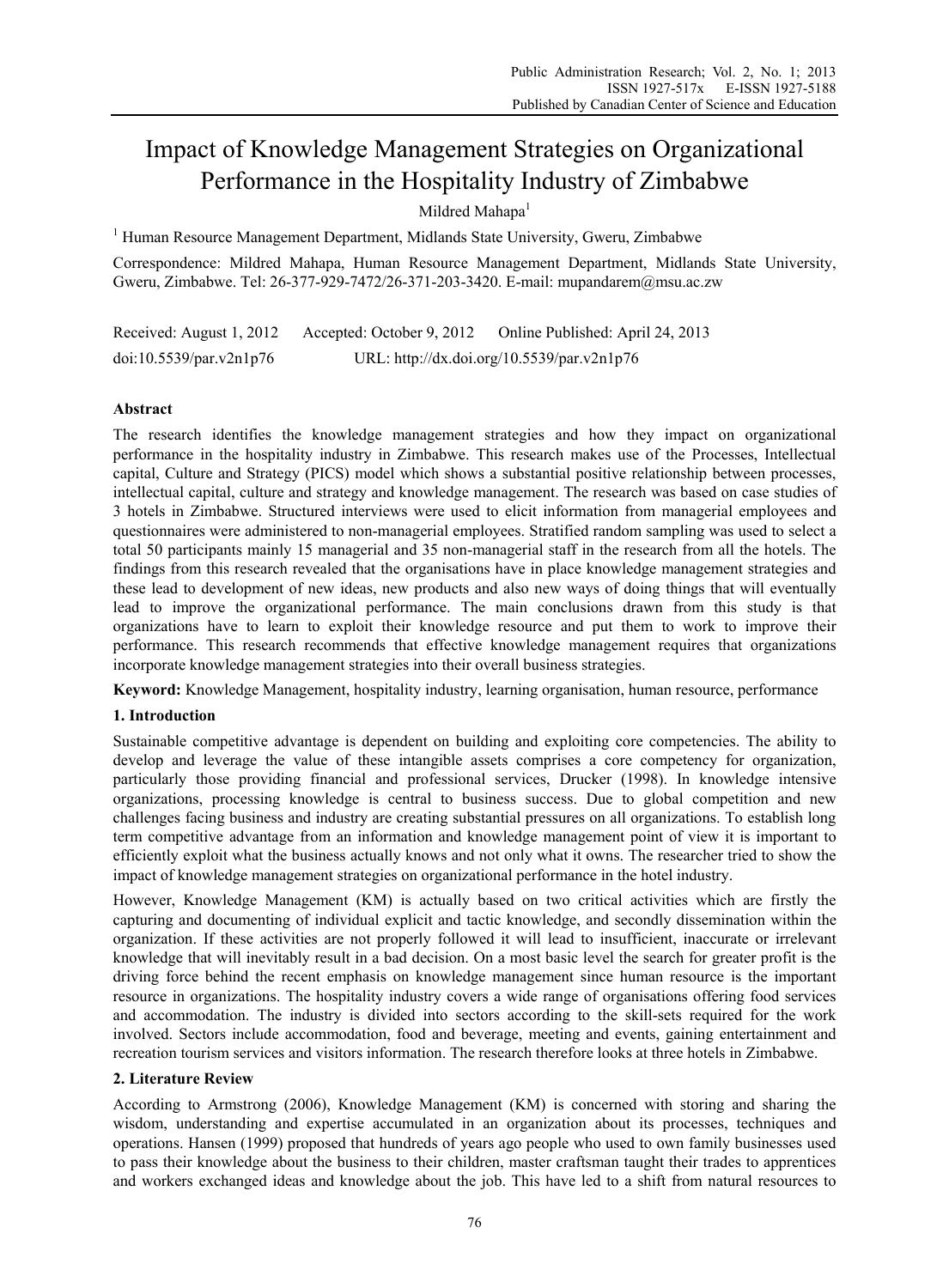intellectual assets, how access on the knowledge in organizations and on how to use it in improving organization's performance. Knowledge management originated in management science and has been applied successfully in organizations.

The discipline of knowledge management has matured over the past decade, interest in this field eminent from the fact that organizations compete on their knowledge based assets. Since most organizations strive to acquire the most advanced technology asset (within their budget constraints), to hire the smartest people and innovative business processes. That is in each of these efforts successful organizations are able to leverage knowledge in and around thus connect disparate pieces of knowledge and leverage it toward attaining organizational performance, (Desouza & Paquette, 2011). KM system must first win employees from amongst competing sources, thus attract employee attention as well as providing essential motivation, understanding, desired autonomy and personal information management capability. By having employee participates in a knowledge development lifecycle within which knowledge is initiated, crystallized, shared and applied leading to useful outcomes such as decisions, ideas, plans and innovations so as to contribute organizational performance. For organizations to achieve competitive advantage it depends more than anything than on its knowledge. That is more specific on what it knows, how it uses what it know and how fast it can know something new to influence organization performance. Wright, (2005) allude that knowledge management efforts have long history to include on the job discussions, formal apprenticeship, discussion, discussion forums, professional training and mentoring programs. O'Dell and Grayson (1998) propound that effective KM strategies aim to get the right knowledge to the right people at the right time which enables employees to have relevant knowledge that will lead to improved organizational performance. So there is need for KM strategies to be aligned with the business vision and management must ensure that staff are clearly onboard, so as to ensure understanding of why knowledge is important. There is also need to have channels for discussion and allow a flow of ideas above all trust must be developed between the management and the employees. Wright (2005) argue that, this have lead to growth recognition of knowledge as an asset, as it can be substituted for land or capital and can be a greater force than any of those in production of goods and services.

There is also need to measure how much a KM implementation contributes to business benefits can be challenging because it deals with something intangible. Human resource management practitioners are often requested to provide evidence that KM strategies contribute to organizational performance since it might not be the only factor affecting organizational performance. Holt and Trent (2004) used four metrics to access organizational knowledge including individual, context, content and process knowledge measures. These lead to access the contribution of knowledge to business performance more explicitly and provide valuable insight into how knowledge can be strategically managed. It shows that KM strategies have to demonstrate value and benefits in order to gain support from variety of stakeholders and must be measured using intermediates such as the number of new ideas, number of new products, benchmarking and customer complaints on the contribution of knowledge management activities to organizational performance. Drucker (1993) suggested that productivity of knowledge is the determining factor in the competitive position of a company and its management responsibility to manage knowledge. As witnessed by the increase concentration in recent years on the KM practices of organizations can be seen in the work of Petrash (1996) on intellectual asset management in Dow Chemical Company and the management practice of intellectual capital. Davenport and Prusak (1998) proposed that individual minds are usually embedded with knowledge about organizational routines, processes, practices, systems, software and norms as they have experience in one form or another in organizations. It is also estimated that over forty percent of the U.S. economy is directly attributable to the creation of intellectual capital (Klasson 1999) and over ten percent of the gross domestic product (GDP) in developed countries around the world are reinvested in the development of knowledge in order to out think the competition.

According to Uriarte (2008), Knowledge can be captured in various ways; knowledge from outside the organization can be captured by accessing different sources such as publications, websites, emails and internet. Explicit knowledge from within and outside of the organization can be captured in various forms such as printed reports, record of meeting and copies of memos. These document outputs are generally generated at various stages of operation of the organization. Tacit knowledge can be create and captured during discussions and meetings with office colleagues, stakeholders and consultants. Thus seminars and workshops also provide excellent venues for creating and capturing tacit knowledge that may come from the participants. Nonaka and Takeuchi (1995) distinguished between explicit and tacit knowledge, by suggesting that explicit knowledge is formal knowledge that can be packed as information and can be found in the documents of an organization such as reports, articles, manuals and software e.t.c. and tacit knowledge is personal knowledge implanted in individual experience and is shared and exchanged through direct eye to eye contact. Thus it shows tacit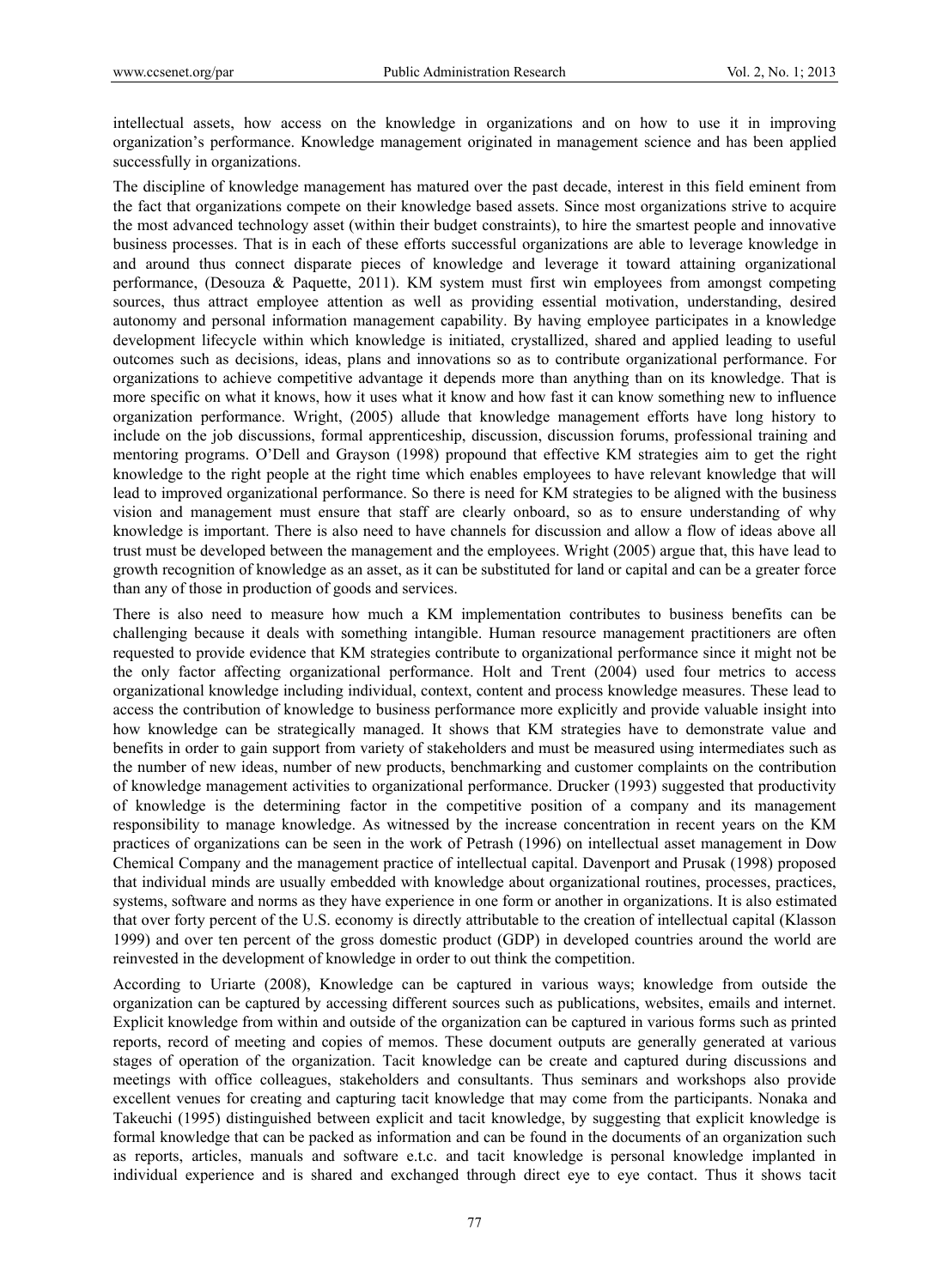knowledge can be communicated in a most direct and effective way whereas explicit knowledge is indirect and similarly of quality.

There are a number of factors that can motivate an organization to establish a formal and systematic management of knowledge. These include the need to get a better insight on how the organization works, reduce the time and effort in searching for information and documents, avoid repetition of errors and unnecessary duplication of work, reduce the response time to questions that are asked frequently and improve the quality and speed of making important decisions. Thus various level of the organization including administrative, tactical and strategic can benefit form a systematic and formal knowledge management. Uriarte (2008) alluded that, administrative benefits include reduction in Human resource management workload, that is better planning of recruitment of employees, personalized training of staff and improvement in the retention of employees and skills. Knowledge management also provides employees with the necessary tools to auto administer their data which would contribute to the organizational performance, (Uriarte 2008). Through KM most organizations can turn knowledge into a strategic asset and create an ever learning organization. It will enable the organization to learn from its self by capturing relevant experiences and making them readily available throughout the organization. By having an efficient knowledge storage system and intelligent distribution process, the whole organization can learn from individuals and from groups working within the organization. This will assist in ensuring that the right persons with relevant knowledge are consulted at the most appropriate time. Snowden (1999) argued that, benefits of sustainable KM include reduced dependencies on knowledge champions, employee reward systems, reduced monitoring and reduced redevelopment. However by effective deployment of these tools within a KM systems can improve collaboration, enhanced competitive advantage, responsiveness and increase overall productivity.

There are also challenges in most organisations including the hospitality industry where employees are reluctant to share their knowledge freely. They feel that their special knowledge is the very reason why they are important to the company and why the organization keeps them employed. Drucker (1999) highlighted that, employees have a tendency to keep the knowledge to themselves, thus becoming valuable to the organization resulting in employment security. However the other biggest challenge to successfully implement KM is to properly address the culture change issue. Since the KM efforts focus on this aspect of organizational change and must develop programs to reach out to individuals involved. These programs include communications, training, polices and procedures and incentives. They must also include knowledge proficiencies, a comprehensive measurement system and it must not be divorced from a business goal. Uriate,  $(2008)$  argued on an economic point of view that KM must be considered not as expenditure but as an investment in the efficiency and competitiveness of an organization.

Just like quality precepts becoming embedded in many firms' cultures and daily operating procedures, the best outcome for KM movement will be a similar embedding.KM has become part of everything an organization does and be part of everyone's job. If organizations are successful in managing knowledge leads to reduced dependencies on knowledge champions, employee reward systems and reduced monitoring and redevelopment. Chong and Choi (2005) recommended that employee training, knowledge retention and involvement in decision making process are crucial in KM. Management aim to give employees a sense of security, motivated through incentives, training and empowered with authority to ensure successful KM. It is the success of KM that all stakeholders be involved in decision making process. This shows that strengthening of human element for sharing will promote creativity and innovative thinking. The processes will be developed in alignment with strategies and goals of the organization. Gao and Clarke (2008) highlighted, that thus effective and appropriate utilization of the knowledge resource than competitors will give an organization not only competitive advantage but also help maintain it by constant up gradation of knowledge base, thus KM contribute to organizational performance.

The hospitality industry is facing problems of industrial espionage which is negatively affecting the industry performance and failure to utilize knowledge that is in organizations which adds value to the organization. Therefore, it is of utmost importance to identify KM strategies employed by the industry and their impact on organizational performance. Organization's knowledge is of vital important to the wellbeing of those companies and all companies have the responsibility to nature and protect this critical value adding asset. The Zimbabwean hospitality has gone through a serious phase of economic hardships ranging from poor room occupancies and covers which have affected the expected revenues to a serious flight problem leading to poor service delivery and customer satisfaction. The hospitality industry consists of broad category of fields within the service industry that include lodging restaurants, event planning, transportation and additional fields within the tourism industry. The research is of great importance as it shows how knowledge management leads to improvement of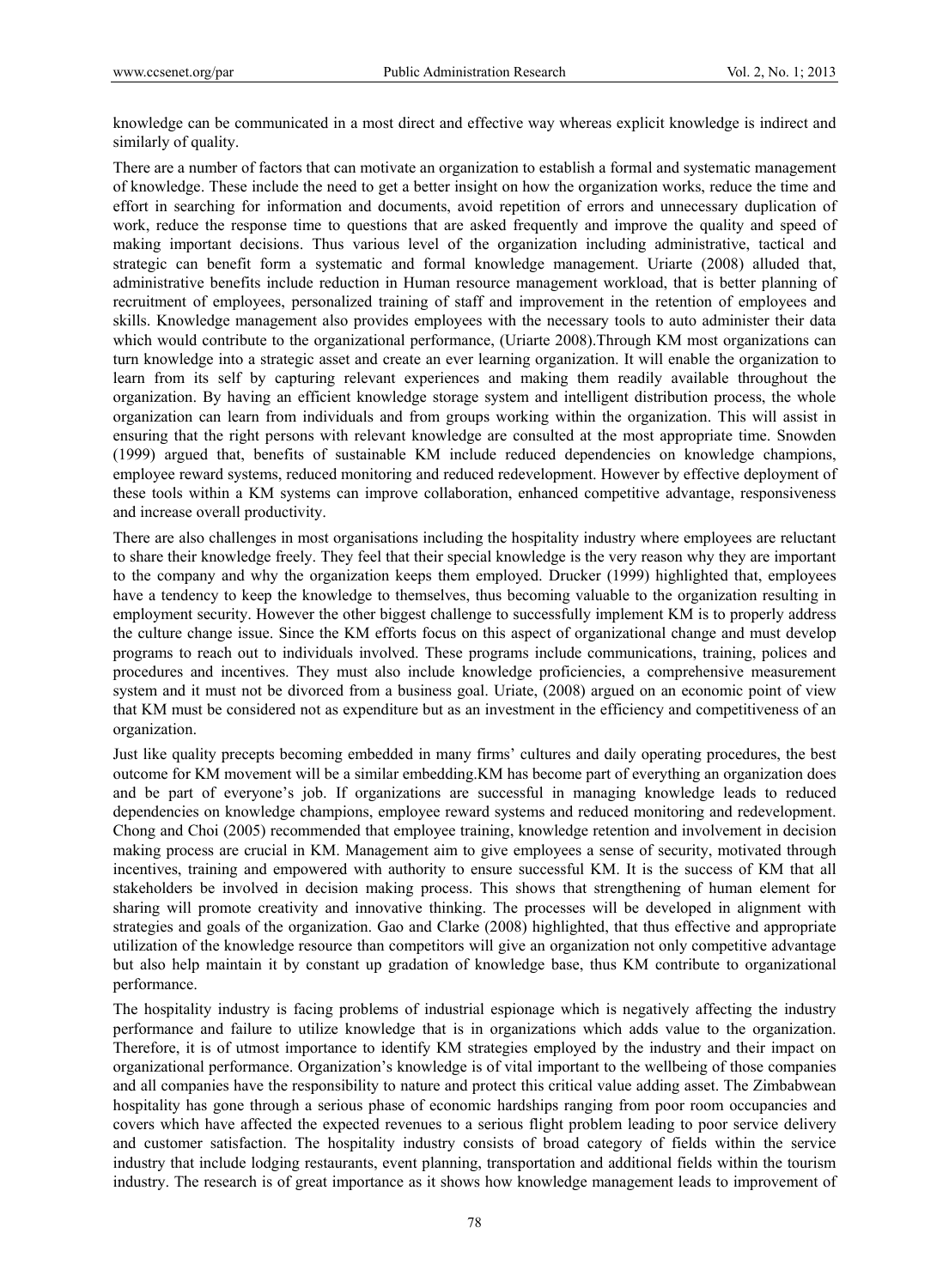the industry performance, gain competitive advantage, innovation, sharing of lessons learned and continuous improvements especially with the global competition and changes that organization are facing. According to the 21<sup>st</sup> of March 2011 financial Gazette highlighted that Tourism and hospitality industry is expected to become the world's fastest growing sectors between 2011 and 2021 with a growth rate of 6.9 percent per annum and annual earnings of over \$850 million. The research is therefore of importance since the industry has potential of boosting the economy.

The researcher made use of the Processes, Intellectual capital, Culture and Strategy (PICS) model by Bhatti as proposed in Chong and Choi (2005) shows a substantial positive relationship between processes, intellectual capital, culture and strategy and knowledge management. The model aims at effective integrating of these variables and effective utilization of knowledge. This is also a subs tail positive relationship between knowledge management and organizational performance. Thus the argument of this model is to bring all stakeholders into confidence to evolve a strategy which take all organizational knowledge into consideration and turn it into core competency for a sustained competitive advantage, (Davenport and Prusak, 2000).

### **3. Methodology**

The researcher used qualitative research method since it focuses on specific situations or people, (Maxwell 1996).The research was based on people's opinions on the issues of knowledge management. The researcher made use of a case study and according to Bhattacharya (2003) a case study is holistic as the researcher managed to preserve the wholeness, unit and integrity of the environment where the research took place. The research made use of 3 hotels in Zimbabwe in 3 provinces of Zimbabwe, one hotel from the Midlands Province one from Matebeland and one from Manicaland. The names of the hotels will not be revealed due to issues of confidentiality and anonymity. Questionnaires were used for non managerial employees and structured interviews for management which were 15 minutes long. Stratified random sampling was employed were respondents were divided into strata's as there were managerial employees and non-managerial employees as it assist in getting reliable and valid information. A sample size of fifty (50) respondents was used out of a total population of 200 in the in all the 3 hotels. The respondents included 15 managerial and 35non-managerial employees. Primary and secondary sources of data where used in the research. The researcher used the thematic method in data analysis were themes were derived from the objectives. The research was limited to the hospitality industry and further research on other industries in Zimbabwe can be of benefit.

### **4. Findings and Discussion**

The findings below were derived from the questionnaires distributed to non managerial employees and the interviews carried out by managerial employees. As alluded earlier the data collected was arranged into themes based on the objective of the research.

### *4.1 Knowledge Management Strategies Employed*

### 4.1.1 Reward and Recognition Policy

It was pointed out by 80% of the managerial staff from the interviews conducted in all the hotels that reward and recognition is one of the strategies employed by the organisation in knowledge management. The researcher found that hospitality industry has established a reward and recognition policy in order to facilitate KM. The fact that the organization has a sound reward and recognition policies, they managed to attract, retain and motivate employees and this contributes to new idea generation through team working and retain the existing knowledge. This enabled the organization to have a crop of innovative workforce which contributed to increased organizational performance. Through such strategy it provides a means of facilitating knowledge sharing within the organization. For organizations to nature creativity they need to reward employees in such a way that they have a stakeholder interest in the innovative outcomes. Maryam and Dorothy (1999) suggested that ,a sound reward and recognition policy will lead to increased knowledge content in the development and provision of products and services hence increased organizational performance. The researcher found out that reward and recognition actually encourages employee commitment and this enhances creation of innovative ideas and management of knowledge which benefits the organization in the long run in terms of improved organizational performance. Evans (2003) suggested that, reward and recognition enable individuals to demonstrate a commitment to continuous learning to be awarded extra learning time, which could be used to invest in further learning.

### 4.1.2 Training and Development

The researcher found out that the industry has a culture of training and development which enable employees to continuously acquire more knowledge, abilities and experience, this was pointed out by 75% of non-managerial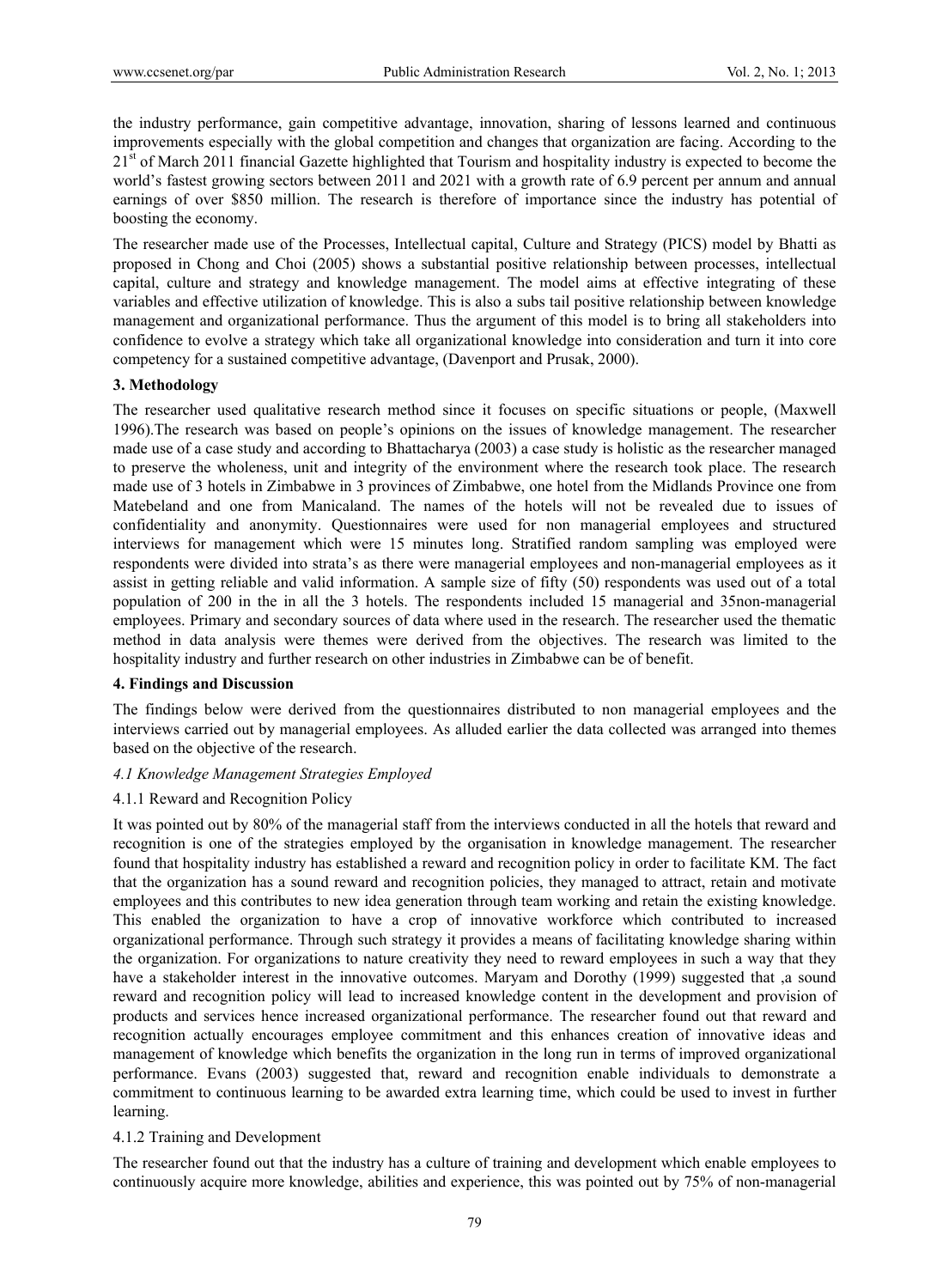from the questionnaires distributed and all the managerial staff. Thus by having initiatives such as training and development, employees will be able to adapt to any changes, challenges or new demands in the organization processes. These strategies are important for organizational performance. Skimmer (2002) supported this by saying KM strategies enable and support effective delivery of organization mission, developing a learning culture that values the importance knowledge and encourage innovation by creating an open and transparent environment with good practice and document management and sharing appropriately. The researcher noted that investing in training brings higher returns than investment capital. Since a 10% increase in individual development can be associated with a 9% gain in productivity. However Steward (1998) suggested a model that showed good human capital management is linked to organizational performance since when one gain new knowledge the is behavioral change which will benefit the organization as illustrated below:

#### 4.1.3 Communication/Open Door Policy

It was clear from questionnaires and interviews, that open door policy facilitates KM within the organization and is one of the strategies. This was allude by 95% of management and 70% of the non managerial employees. As there is freedom for each and every employee to share new ideas that he/she might be having which aids in improvement of organizational performance. Nonaka and Takeuchi (1995) argued that, open communication channels, listening to all levels of the organization and individual of all grades are some of the key elements of a high performance organization. The researcher also found out that communication facilitates knowledge exchange and dissemination which yields competent workforce that contribute to the overall organizational performance. Maison and Rudd, (2001) supported this by saying that communication is a critical factor in KM and business ability to create and maintain a distinctive core competencies. More over the researcher noted that respondents who were not aware of KM strategies can be attributed that the leadership is not communicating strategies such as open door policy and the organizations are not practicing consultative meetings. Armstrong, (2006), highlighted that there is need to have strategies well known to all employee so as to facilitate KM by having employees with the right knowledge and skills and also safe guard knowledge of the organization. The researcher found out that by having open door policy it enable employee to share a common vision, take ownership of shared objectives and they will feel they played a part in success of the organization.

#### *4.2 Impact of Knowledge Management on Organizational Performance*

The researcher found out that KM has positive impacts on the industry's performance as a whole since all the respondents acknowledged that knowledge management aids in achievement of organizational performance. It was argued by 50% of the managerial staff that they calculate the return on investment (ROI) in determining the impact of KM on organizational performance as it helps in assessing the financial performance of the initiative of knowledge management such as training and development. The managerial employees pointed out that number of new ideas; new products and job satisfaction are the only effective indicators to use in measuring the impact of knowledge management. 40% of the non-managerial employees said it is through knowledge management strategy that an organization identifies the knowledge required to execute the firm's strategy by comparing its actual knowledge and recognize its strategic knowledge gaps. They also argued that if an organization KM's strategy matches with the business strategy, the impact of knowledge is positive. Of the nonmanagerial employees, 45% agreed that knowledge management contribute to the achievement of organizational performance. One finance employee pointed out that it is through knowledge management that accurate financial information and meeting deadlines are met. Performance management reports in all the hotels indicated that 10%-15% of the overall performance is attributed to KM which shows that at SZL they practice knowledge management and recognize its impact on financial performance. Davenport and Prusak, (1998), highlighted that knowledge is an asset of the organization and its effective utility is the core competency that bring the desired results such as improved organizational performance. The full potential of an organization's employees is best released through shared values and a culture of trust and empowerment, which encourages the involvement of everyone.

The researcher found that in order to manage knowledge, it must be measured so as to provide evidence that knowledge initiatives contribute to corporate objectives. More so, in order to access the impact of knowledge management on organizational performance there is need to use indicators to measure the impact of knowledge management on organizational performance such as benchmarking based on performance. Ahn and Chang, (2004), suggested that there is need to provide a way to assess the contribution of knowledge to business performance by employing products and processes as indicators. Holt, et al (2004) also highlighted four metrics to access organizational knowledge, including individual, context, content and process knowledge measures.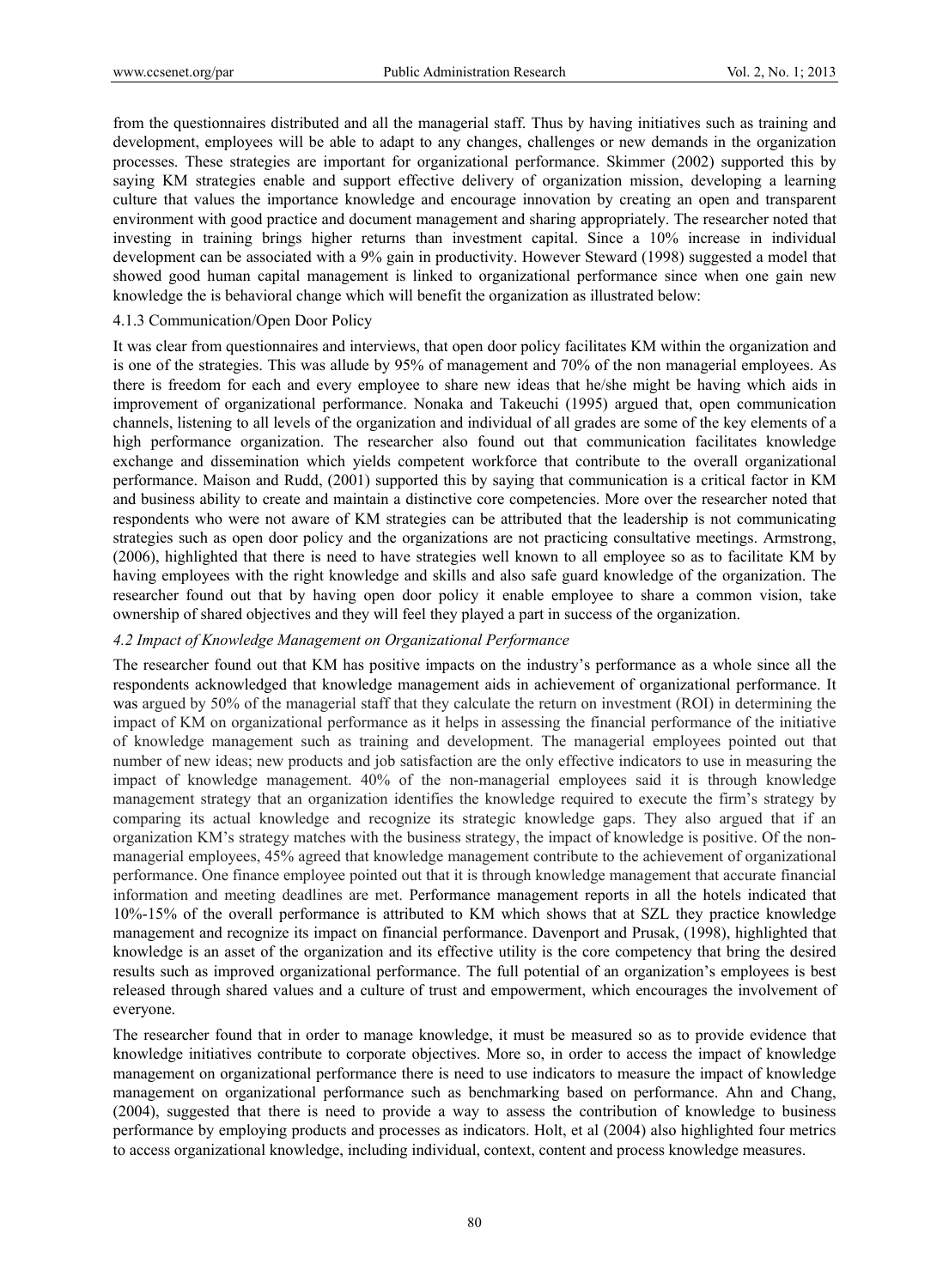The researcher also found out that there are other factors that affect performance such as competitive environment and industrial conditions so it shows that when analyzing performance of an organization there is need to consider other factor rather than considering knowledge only. According to Smith and Lyles (2011) suggested that one can use the perspective of the knowledge based view to show a positive link between knowledge and performance, as it is expected that a particular sub-category of knowledge which is valuable, rare and non substitutable would lead to competitive advantage. Knowledge management should not work in isolation for effective organizational performance. There are other factors that should be considered for effective organizational performance. The findings suggest that knowledge which is relevant have positive effect on organizational performance. Evans, (2003), highlighted that it is important for KM to be done by encouraging involvement and participation of all employees so that they get the sense of what managing knowledge means in the context of an organization including behaviors that are most valued. The researcher found out the following indicators to assess the impact of KM on organizational performance. Through the interviews 80% of managerial employees found out that training and development programmes are as an important means to transform the outlook of employee by enriching working environment with higher levels of staff retention as well as increased productivity and performance. The researcher noted that the main objective of training programmes is to reinforce the new knowledge beyond the session and the practical domain. This is best achieved by creating space for the participants to learn from one another as it will lead to creation of behavioral and performance changes in employees resulting in positive impact on the organizational bottom line.

Information from the questionnaires and interviews all revealed that new idea development shows an impact of knowledge on performance as it leads to use of new initiatives such as use of smart phone by the hotel agencies to contact and inform clients about range of services offered and promotions. The researcher found out that new ideas development and new processes have lead to better products and services delivery like quick supply of services and meeting of objectives. Foray and Lundval, (1996), suggested that the key to economic success is always linked to the advances in knowledge creation and the ability of an organization in translating knowledge into products and services that improve organizational performance. Haugh, (2002) suggested that there is need to incorporate return on investments in assessing the contribution of training programmes they would have conduct to see what really has it contributed to the overall performance of the organization in terms of new ideas generated. The researcher noted that there is need to conduct knowledge audits as they highlight which information is currently being created in fact adds no value. This shows the only way to demonstrate KM's value creation to organizational is through new ideas that lead to new products. The PICS model suggest that the is need to take advantage of the organizational knowledge ahead of competitors and make knowledge obsolete before competitors, (Malhotra, 2003).

# 4.2.1 Retention Rate

Information from the 85% of the management interviewed showed that retention rate can be used to show the impact on KM which will affect organizational performance. Armstrong, (2010), supported this by saying that the turnover of key employees can have a disproportionate impact on the business and the employee's organizations wishes to retain are probably the ones most likely to leave. The researcher noted that the hospitality industry has managed to retain knowledge and skilled workforce through use of monthly incentives for employees, educational assistances for employees who are motivated to improve their careers, paying in kind for example begin offered three cases of Mazoe for each employee and also market driven salaries above it competitors enable the organization to retain its knowledge employees.

#### 4.2.2 Customer Complaints

From the researcher customer complaints records shows the impact of knowledge on performance especially after training of employee in sales and marketing department. By training employees on how to deal with different customer leads to decrease in complaints and improve service delivery. This is supported by Dibella and Gould, (2000) who stated that learning organizations can keep their customers by providing skills, competencies and climates which meet existing customer requirements and help to attract new customers and market. This shows that KM have an impact on performance since it leads to increased market share and the bottom line by equipping employees with the necessary skills and competencies that result in competitive way of handling customers since they are critical to the business success. Training of waiters is essential for the organization since it help in improving quality service delivery, customer satisfaction; improve their morale, business development and profitability. From the research in 2009 customer complaints were so high may due to the fact that employees lacked necessary skills and knowledge required to deal with customer but by 2011 the training and development done in the sale and marketing department increased this lead to a reduction in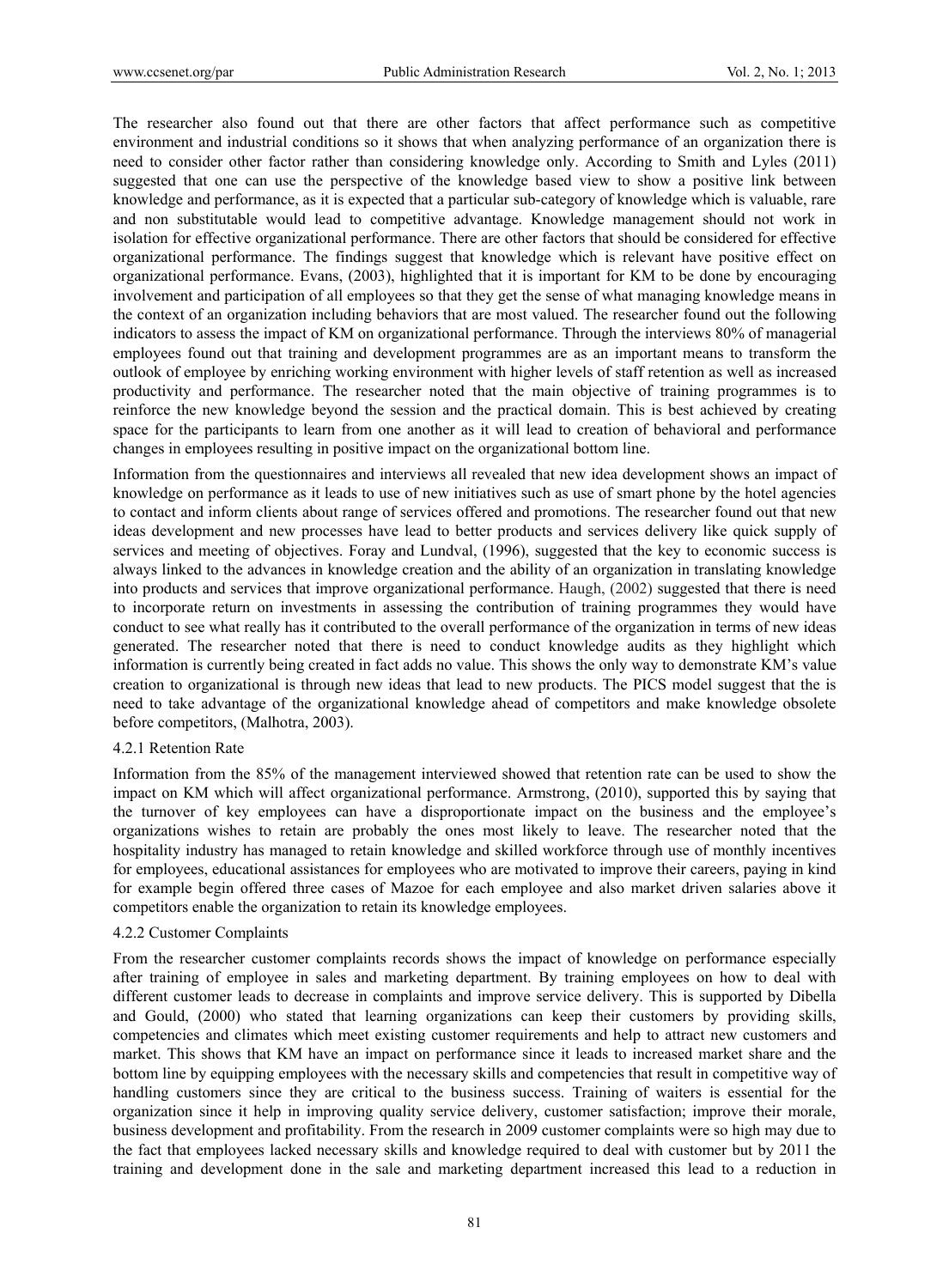customer complaints this shows that knowledge have a positive impact on organizational performance since it lead to decrease in customer complaints and increase in profits in the industry.

#### **5. Recommendations**

Having understood the concept of KM is the driver of productivity, competitive advantage and managing intellectual capital. The researcher recommends that in order for the hospitality industry to achieve this there is need for management to align KM strategies to business strategies as this will led to accelerated growth, drive individual and organizational learning and create benefits for shareholders. This will help in advances knowledge creation and the ability of the hospitality industry in translating knowledge into products and services. Having a thorough understanding of the concept of the impact of KM strategies on organizational performance. The management must reward (financially or non-financially) since there is evidence that rewards have a strong impact on employee performance. As evidenced from the research, when employees receive rewards and recognition the overall organizational performance increased and new ideas are generated. More so, rewards have a positive impact in promoting KM organizations.

## **6. Conclusion**

From the research findings it clearly shows that knowledge management have an impact on organizational performance so it is worth investing in knowledge management because of the benefits associated with it. Since by effectively applying their knowledge would result in reduced costs, better service and products to customers and a gain a distinct competitive advantage in the market place. There is also need to have a holistic strategy which will embrace all aspects of the organization towards the transforming into a knowledge centric organization. By having knowledge employees it assist the organizations to have innovative ideas that will improve on the organizational performance as a whole.

#### **References**

- Ahn, & Chang. (2004). Assessing is contribution of knowledge to business performance, the KP3 methodology. *Decision systems,* (36), 407-416.
- Armstrong, M. (2006). *Human Resources Management practices* (10th ed.). McGraw-Hill: London.
- Bhattacharya, D. (2003). *Research Methodology.* Anaraga Join: New Delhi.
- Chai, K., & Gregory, M. (2003). Bridging Islands of knowledge: It's a framework of knowledge sharing mechanism. *International journal of technology management*, (3), 445-460.
- Chan, H., & Ahmen, H. (2003). Knowledge management in business. *Human Resources Management Journal, 13*(4), 119-126.
- Chong, S., & Choi, Y. (2005). *Critical factors in the successful implementation of knowledge management.* J Know: Manage Practice.
- Davenport, T., & Prusak, L. (2000). *Working Knowledge: How organizations manage what they know*. Howard.
- Desouza, K., & Paquette, S. (2011). *An Introduction to Knowledge Management*. New York: Neal-Schuman Publishers.
- Drucker, P. (1999). *Management Challenges for the 21st Century*. New York: Harper Collins.
- Foray, D., & Lundval, B. (1996). *The knowledge based economy from the economics of knowledge to the learning economy. In employment and growth in the knowledge based economy.* Paris.
- Fowler, F. J. (1984). *Survey Research Methods, Thousand Oak*. London: SAGE Publication.
- Gao, F., & Clarke, S. (2008). Knowledge management and organizational performance. *Journal of knowledge management*, (12), 3-17. http://dx.doi.org/10.1108/13673270810859479
- Gates, B. (1999). *Business at the speed through succeeding in the digital economy*. Penguin Books Ltd.
- Gubman, E. (1998). *The talent solution: Aligning strategy and people to archive extraordinary results.* London: Mc Grawhill.
- Guy, M. (1994). Organizational Architecture, Gender and Women careers. *Review of Public Personnel Administrations,* (14), 119-126.
- Hall, M., & Hall, C. (2002). *Human Resource Management in knowledge economy: New Challenges, new roles, new capability*. New York: Bernet Koehler Publishers.
- Hamel, J., Dofour, S., & Fortin, D. (1993). *Case Study Methods*. Newbury Park CA: Sage.